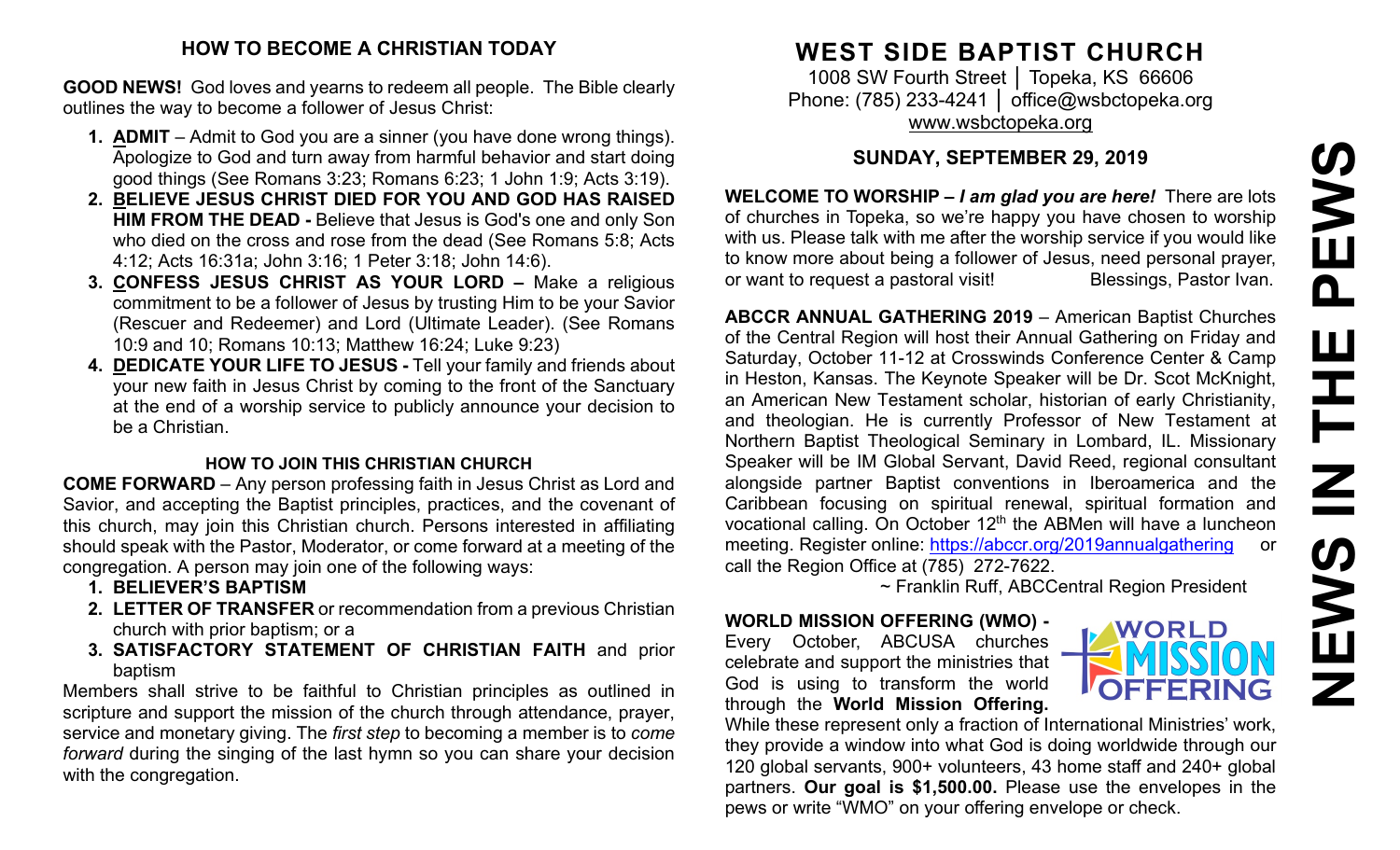**BIBLE STUDY** – **Bible Study at 10:30 am every Wednesday in Holmer Hall.** Come for the one-hour small group study of the biblical book **"JUDGES."** Bible studies are free and open to the public.

#### **CHILDRENS ACTIVITY BAGS AND BULLETINS – We are glad to have children in worship!** Activity bags filled

with coloring pages, crayons, and other items are available for preschool and elementary-aged children near the sanctuary door. **Enjoy the kits and children's** 



**bulletins**. Please take home your artwork. Place the packets on the front pew after the worship service so we can restock them.



**COMMUNION MINISTERS –** Please sign-up on the bulletin board to deliver the Lord's Supper (Holy Communion) to our Nursing Home and Homebound members on the first Sunday of a month. Lay Ministers will be

working in pairs of two or teams. Pastor Ivan will provide training for all communion ministers. We currently have eighteen Nursing Home and Homebound members to visit each month.

**CHOIR SEASON HAS BEGUN -** All who enjoy singing and have some available time to spend learning music on *SUNDAYS at 4:00 pm*, are invited to join the Choir. Contact our Choir Director, Matt Smith at (785) 230-6442, if you have any questions or songs you would like to sing.

#### **FOOD PANTRY - The Free Fruit & Vegetable Food Pantry is now open every Wednesday from 3:30 to 5:30 pm.** Call the Church Office at (785) 233-4241 for more

information. **AUGUST REPORT:** 944 individuals (492 adults, 360 children, plus 92 senior citizens) in 262 families were able to receive for free 4,328 pounds of fresh bread, eggs, fruit, vegetables, and other items from the Fruit &



Vegetable Food Pantry on Wednesday nights at West Side Baptist Church, 1008 SW. 4th St., Topeka. The Food Pantry will be open all Wednesdays in October. **We are in need of empty egg cartons. Please bring them to the office.**

# **NEWS FROM CHRISTIAN EDUCATION…**

We have had a great summer of fellowship while viewing and discussing four different movies during Sunday School. We want to thank everyone who participated. A special thanks to all who brought treats to share and to Ernie for setting up chairs and tables and making coffee early every Sunday.



# **Regular Sunday School has begun @ 9:15 am.**

- K-3, taught by Colleen Smith meets downstairs by the Nursery.
- Grades 4-8 taught by Fran Seymour-Hunter and Pat Carpenter meet upstairs in the NW corner classroom.
- Grades 9 -12 taught by Pastor Ivan meets downstairs in the Youth Room.

# **For Adults there are three choices:**

- "Reading the Bible as Literature" (a video series) taught by Doug Mauck in Holmer Hall;
- "The Explicit Gospel" (video) taught by Jack Janway upstairs in the NE classroom;
- Max Lucado's Outlive Your Life taught by Rexanne Greuter (for women) upstairs in the SE classroom.

We hope you will choose to join us for Sunday School this fall.

**WWW KIDS BIBLE CLUB –** West Side has begun another year of adventure at **W**onderful **W**est Side **W**ednesdays (WWW) Bible Club! Supper will be served at **5:30 pm**. Come on in and register between 4:30 - 5:30 pm. Forms for registration will be available at the door or you may request those ahead of time by calling the church office. Bible Study classes available for Kindergarten through adult. Van rides to and from the church are available.



Please call the church office (785 233-4241) to arrange a ride or for more information. We want to see you there!!

**SKATING PARTY –** The Children and Youth plan to go skating at Sk8Away on Sunday, October 20 at 1:00 pm for Children's Sabbath. See Pastor.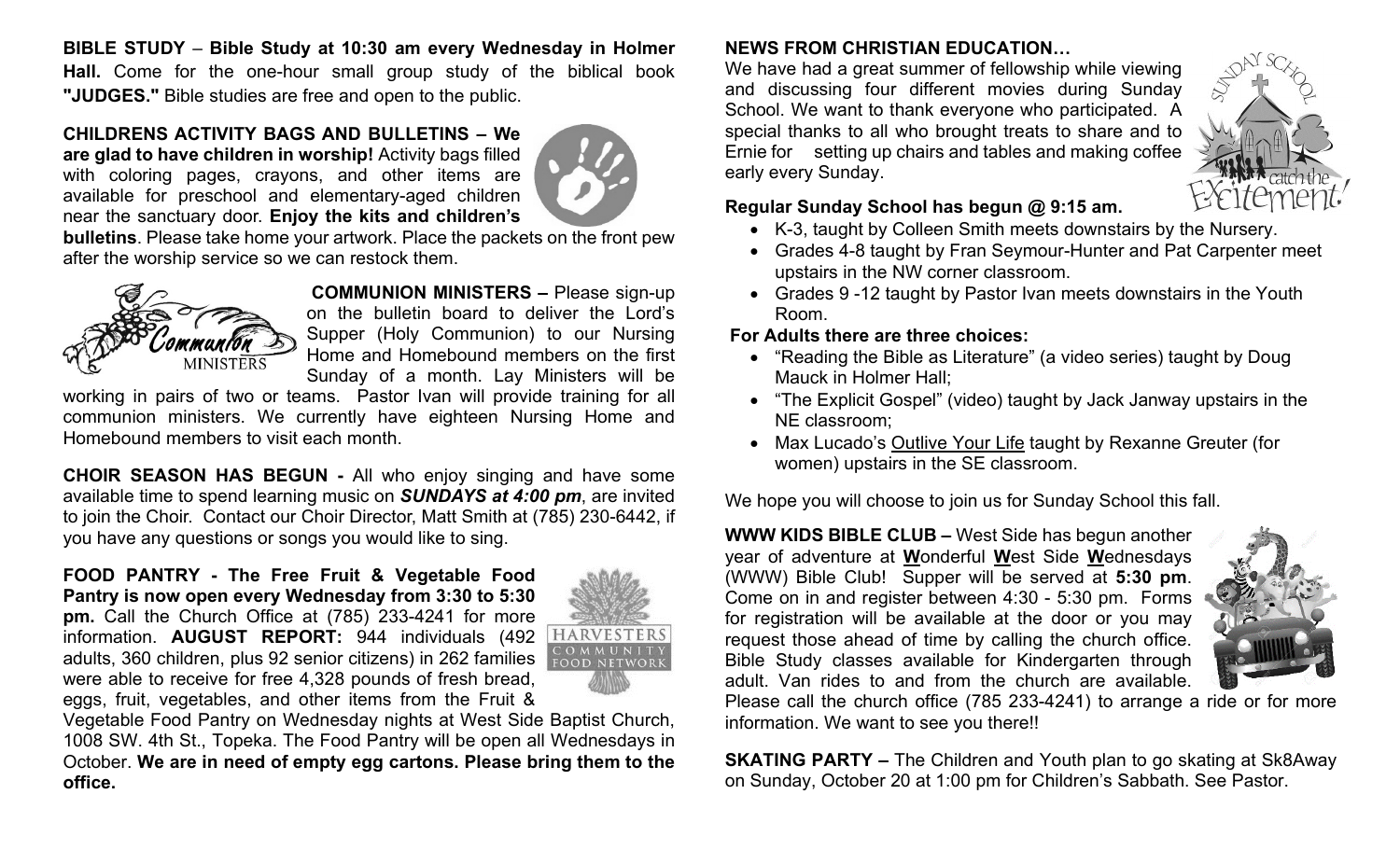

Over the years several people have joined our congregation during the month of September. You can

**The I**ntercognize them in worship services by their golden ribbon. On the first Sunday of each month, those celebrating an anniversary are recognized in the worship service, and we use a brief litany to dedicate them to God once more. Those celebrating an anniversary membership renewal in September:

| • John Summers      | <b>Baptism</b> | September 12, 1954 | 65 Yrs |
|---------------------|----------------|--------------------|--------|
| $\bullet$ Betty Hoy | <b>Baptism</b> | September 22, 1963 | 56 Yrs |
| • Neil Johnson      | Letter         | September 30, 1966 | 53 Yrs |
| • Dawn Cook         | Letter         | September 27, 1970 | 49 Yrs |
| • Joye Kratochvil   | Letter         | September 06, 1970 | 49 Yrs |
| • Connie Ellis      | Letter         | September 15, 1971 | 48 Yrs |
| • Steve Varney      | Letter         | September 19, 1971 | 48 Yrs |
| • William Varney    | Letter         | September 19, 1971 | 48 Yrs |
| • Linda Manley      | <b>Baptism</b> | September 12, 1972 | 47 Yrs |
| ◆ Greg Pukach       | <b>Baptism</b> | September 13, 1981 | 39 Yrs |
| ◆ George Wheeler    | Letter         | September 14, 1980 | 39 Yrs |
| ◆ Eric Rosa         | Baptism        | September 18, 1983 | 36 Yrs |
| • Michelle Varney   | <b>Baptism</b> | September 09, 1984 | 35 Yrs |
| • Timothy Pasley    | Letter         | September 14, 1988 | 31 Yrs |
| ◆ Shirley Green     | Letter         | September 14, 1994 | 25 Yrs |
| • Penny Monthey     | Letter         | September 14, 1994 | 25 Yrs |
| ◆ Allison Kimble    | <b>Baptism</b> | September 27, 1998 | 21 Yrs |
| • Conrad Metcalfe   | <b>Baptism</b> | September 27, 1998 | 21 Yrs |
| ◆ Zachary Smith     | <b>Baptism</b> | September 27, 1998 | 21 Yrs |
| • Kevin Young       | <b>Baptism</b> | September 27, 1998 | 21 Yrs |
| • Matthew Smith     | <b>Baptism</b> | September 24, 2006 | 13 Yrs |

Please offer them your congratulations and rejoice with them in the celebration of another year of giving and service to God through West Side Baptist Church. If you have information for a missing member, please contact the Church Office. **Blessings, Pastor Ivan** 

**PASTOR ON VACATION –** Pastor Ivan will be **out-of-the-office on Thursday, October 10 thru Monday, October 14** to attend a Continuing Education class in Topeka. The Rev. Dr. Angela Jackson will be our guest speaker on Sunday, October 13, 2019.

## **WEEKLY CALENDAR**

#### **SUNDAY, SEPTEMBER 29**

| $9:15$ am         | <b>Sunday School</b>                       |
|-------------------|--------------------------------------------|
| $10:30$ am        | Worship Service (S)                        |
| $1:30$ pm         | Wedding Shower (Matt Smith & Ashley Lewis) |
| $4:00 \text{ pm}$ | Choir Practice (S)                         |
| $6:00 \text{ pm}$ | <b>Pastor Teaches Perspectives Class</b>   |
|                   |                                            |

#### **MONDAY, SEPTEMBER 30**

| $9:00 - 11:00$ am | <b>Baby Closet Ministry</b> |
|-------------------|-----------------------------|
|-------------------|-----------------------------|

#### **TUESDAY, OCTOBER 1**

| $5:30 \text{ pm}$ | Ladies Night Out @ Cook's American Grill |
|-------------------|------------------------------------------|
| $5:30 \text{ pm}$ | Men's Night Out @ Schlotzsky's on Gage   |
| $6:00 \text{ pm}$ | Capital City Men's Chorus (FH)           |

## **WEDNESDAY, OCTOBER 2**

| $10:30$ am       | Bible Study – Book of Judges (HH)   |
|------------------|-------------------------------------|
| $3:30 - 5:30$ pm | Fruit & Vegetable Food Pantry (FH)  |
| $5:00 - 7:00$ pm | <b>Baby Closet Ministry</b>         |
| $5:30 - 6:00$ pm | Free Supper (FH)                    |
| $6:00 - 7:00$ pm | Bible Study and WWW Kids Bible Club |

## **THURSDAY, OCTOBER 3**

| $1:00 - 3:00$ pm | <b>Baby Closet</b> |
|------------------|--------------------|
|------------------|--------------------|

**FRIDAY, OCTOBER 4 PASTOR'S DAY OFF**

### **SATURDAY, OCTOBER 5**

1:00 pm Worship Team Practice

### **SUNDAY, OCTOBER 6**

| <b>Sunday School</b>  |
|-----------------------|
| Worship Service (S)   |
| <b>Choir Practice</b> |
|                       |